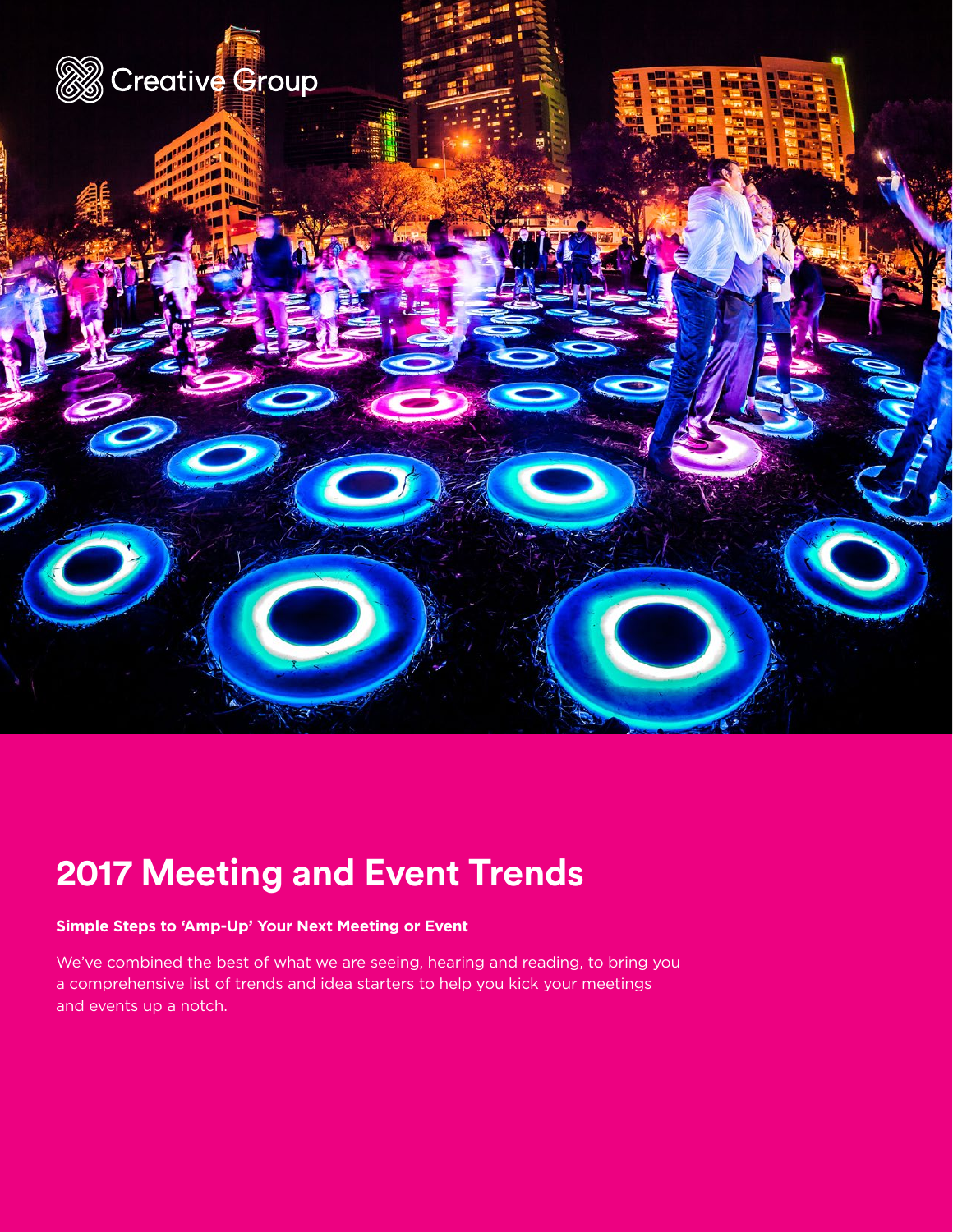# **Contents**

| Co-Creation                                     | $3 - 4$ |
|-------------------------------------------------|---------|
| Convergence                                     | 5       |
| Design with Participants as the<br><b>Focus</b> | $6 - 7$ |
| <b>Expanding Role of Technology</b>             | 8       |
| <b>Diversity</b>                                | 9       |
| <b>Successful Outcomes</b>                      | $9-11$  |
| Summary                                         | 12      |
| Sources                                         | 13      |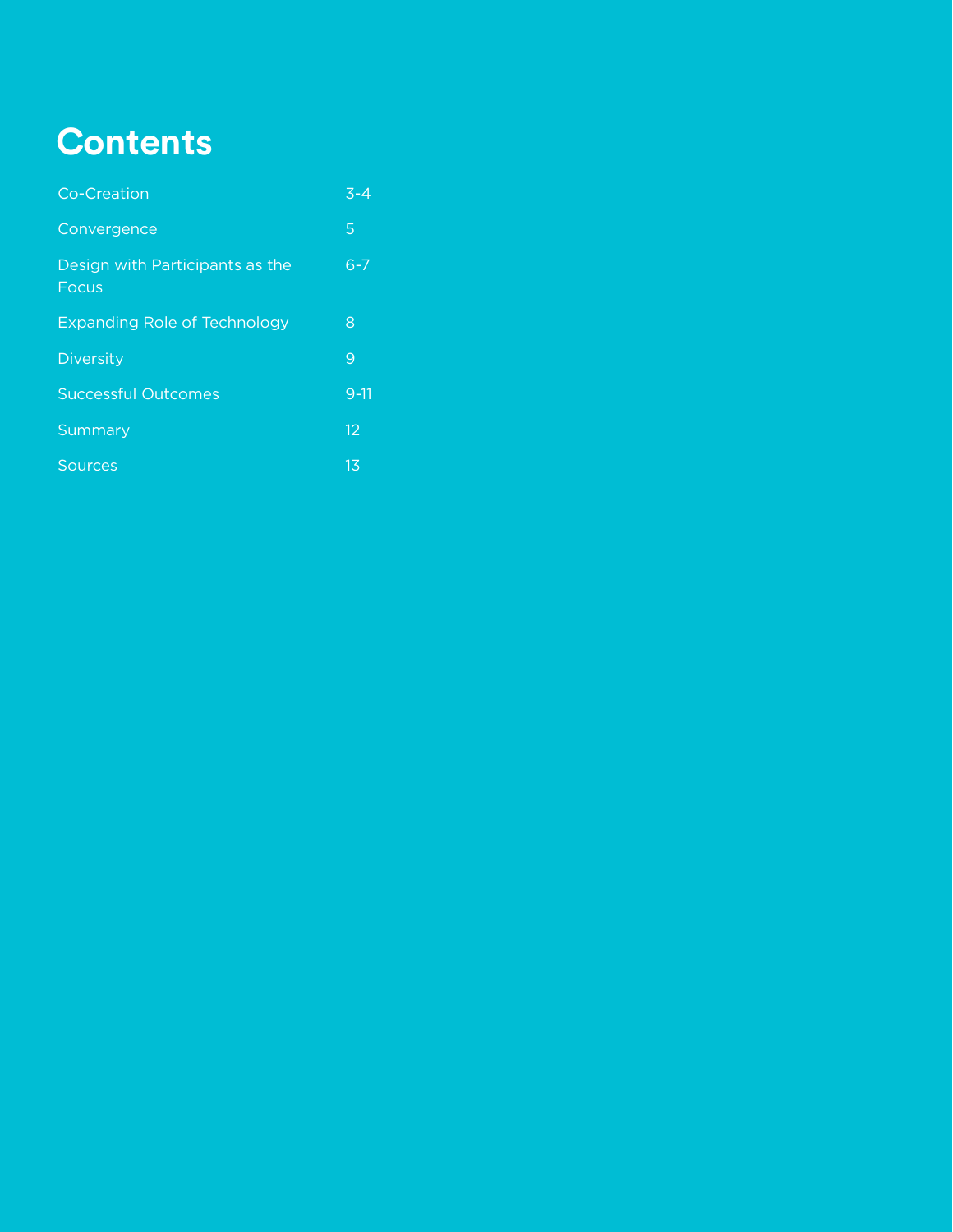Brands need to start "story*doing."*

## **1. Co-Creation**

We've all become story*tellers* with unlimited platforms to publish on. But actually allowing humans to interact with your brand and co-create in a real way will become the storytelling of the future. It's time to "blow up" the conference model. In an interview with *Convene Magazine*, Charlie Melcher, founder of the FoST Summit (Future of Storytelling), said that's exactly what he did to create a community and allow participants to learn from one another. "We're not here to just attend the Future of Storytelling. Together, we are here to create it." In a traditional conference setup, the speaker might mingle with the audience at a networking event; but with co-creation, the speaker is engaging in conversation during their "presentation" and is learning just as much from the audience.

Design and innovation consultancy, Fjord, believes that brands need to start "story*doing*." Take LEGO for example. Its Ideas<sup>i</sup> website allows for the submission of new LEGO creations that are voted on, reviewed by LEGO and, if approved, sold and marketed worldwide. Original creators even receive a percentage of the sales! Here's an example of a co-created product that sold out and another that received the required votes and went under review.



When people are invited to co-create, they become inextricably invested in the content and outcome. They become stakeholders in the experience. An example of this is Jeremy Cowart's Purpose Hotel. He began crowdfunding his passion-project on Kickstarter, and promises a hotel that will create better lives for others. According to Cowart, "Your life inside the building improves the world around it. Everything you interact with will be stunningly designed and will actively benefit great causes." The Purpose Hotel now has over four thousand "co-founders" who have financially backed the project (some more than others), and whose photos will appear as artwork around the properties.

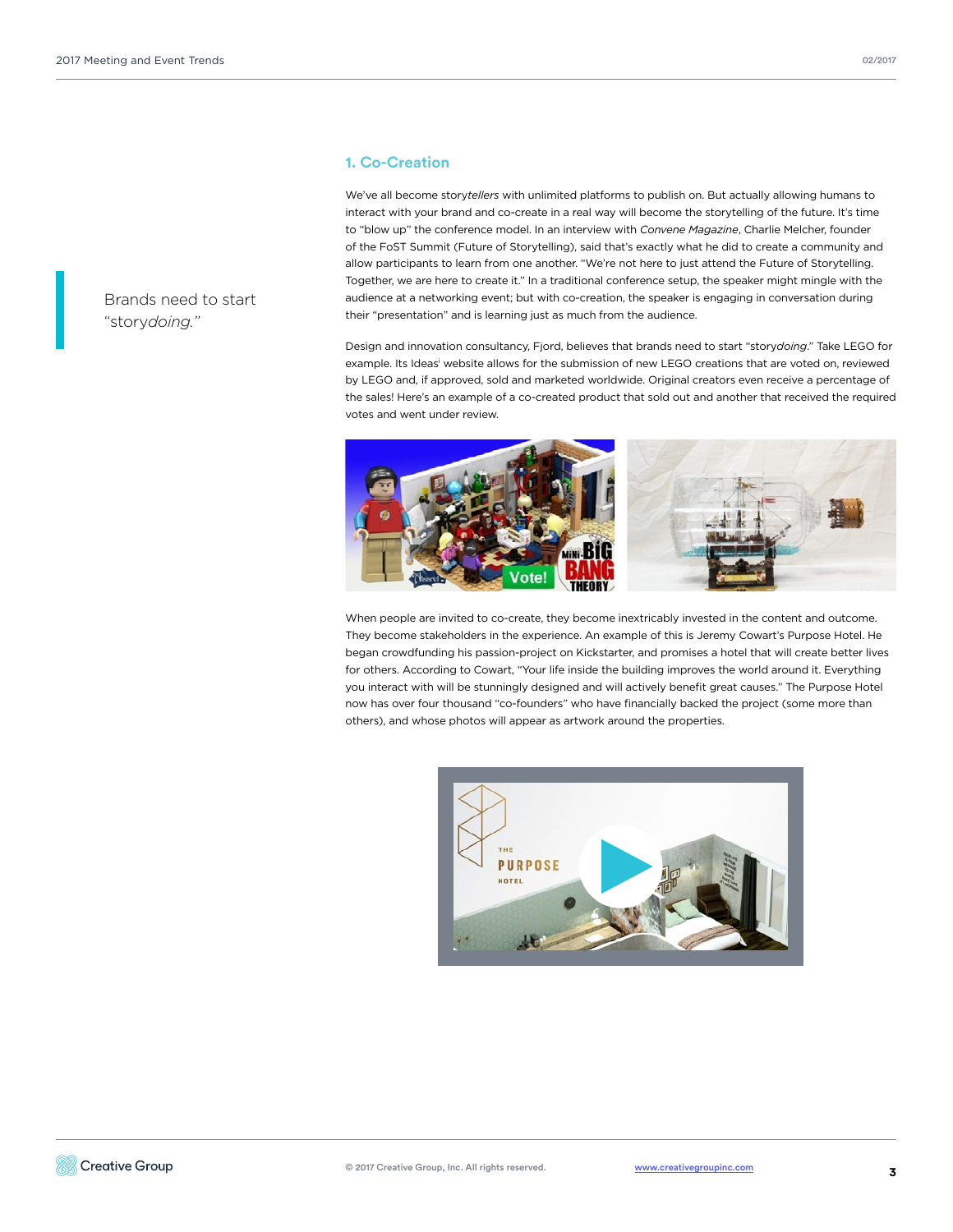When you give participants something tangible to partake in, a benefit granted by face-toface interaction, you can be confident they'll take away a valuable lesson or lasting memory.

#### **How to Co-Create:**

When you think of participants as stakeholders, it's easy to acknowledge that their input matters. And while you can wait until after the event to send a survey, you've already missed an opportunity to make your event more valuable in real-time. When you give participants something tangible to partake in, a benefit granted by face-to-face interaction, you can be confident they'll take away a valuable lesson or lasting memory.

**• Crowdsource:** Companies are using social media for instant feedback at meetings and beyond. Airbnb's CEO took to Twitter to crowdsource ideas on what to launch in 2017 and Buzzfeed held a dance battle on Facebook Live that adapted according to the comments from viewers. Utilize this concept at B2B events by gathering topics from suppliers, employees and customers through the event registration website, private Facebook groups or your intranet.



9:08 PM - 25 Dec 2016

 $\bullet$  563 ♥ 2,485

**• Shared Experience:** The term teambuilding has gotten a bad rap. But when done well, its effectiveness can't be denied. These shared experiences can be the perfect opportunity to allow hands-on creating and even tie to a company CSR initiative. Collaborative projects give participants a feeling of accomplishment, contribution and altruism. Bring your group together to build prosthetic hands for those without them or beehives to combat colony collapse disorder.



Art: When most people think about creation, they think art. Meetings are a great place to put this into action – no design degree required. Create a color mural like the one at SXSW,<sup>ii</sup> or a hashtag picture mosaic by Luster<sup>iii</sup>. Besides immediate engagement, the visuals will live on as they are shared on social media.



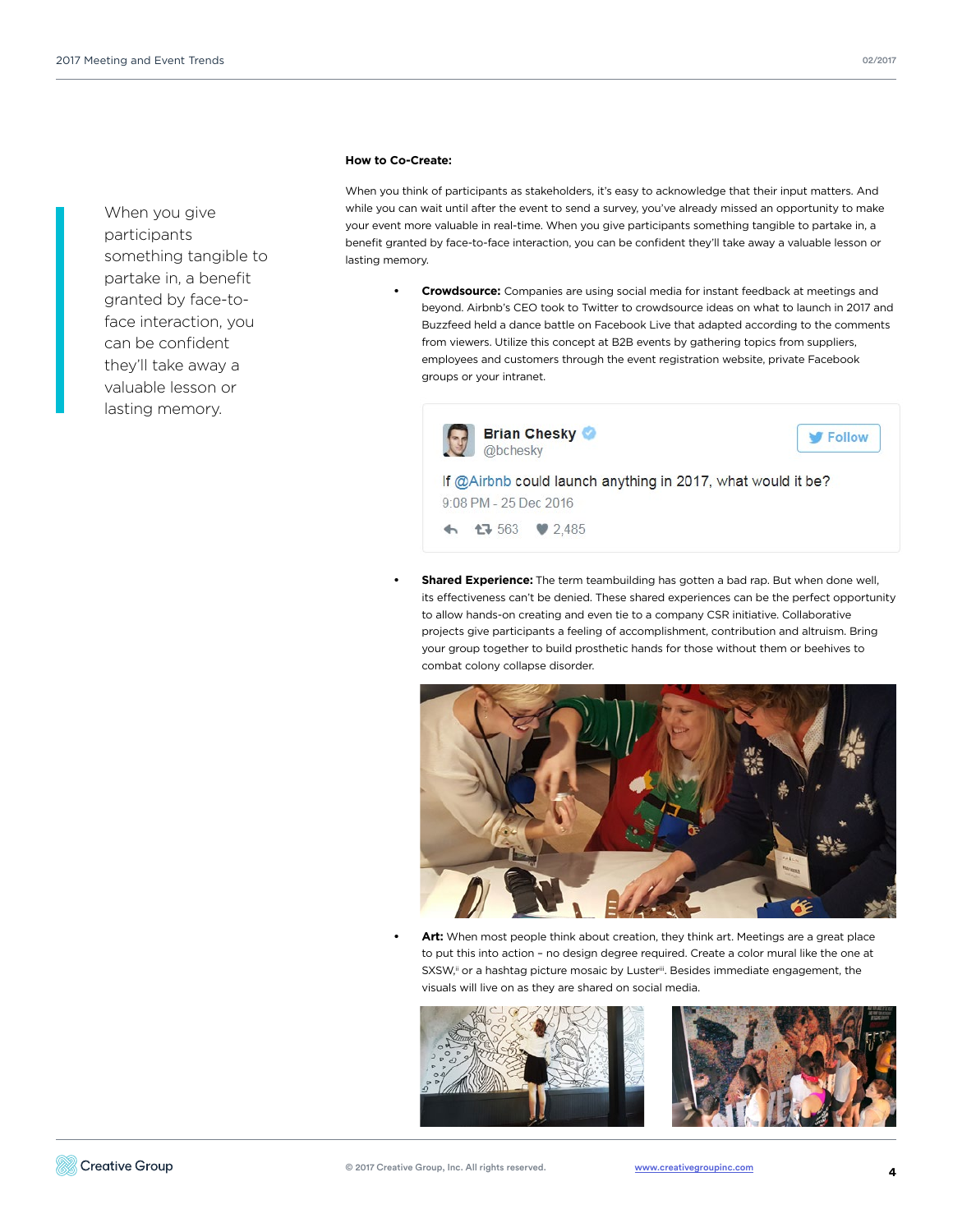### **2. Convergence**

Convergence transpires when disparate elements gradually change until they become similar or develop a common thread. A modern example of convergence is the innovative obsession with the Internet of Things: non-related objects are becoming connected through the Internet. Similarly, in meeting content, an approach focused on convergence can help connect participants in new ways and on new levels. Diverse topics and interactions also help broaden appeal to new audiences by engaging participants on a personal and professional level. No event does convergence better than SXSW, where music, film and interactive experiences help foster creative growth and inspire new connections. Another example is the San Francisco event, Outside Lands,<sup>iv</sup> where local chefs, DJs and magicians meet onstage for an interactive culinary experience.

An even easier way to visualize the concept is what Skift calls festivalization: "The formula behind these events is generally the same: Pull together the most inspiring minds in business, tech, media, science, education, art and culture inside a cross-section of colorful venues and collaborative spaces. Then hit "blend" with integrated online and offline catalysts, virtual and augmented reality experiences, startup pitch competitions, live music performances and art exhibits, and local offsite experiences to create spontaneous collisions between participants in unprecedented ways."v

#### **How to Festival-ize Your Meeting:**

- **The Attendees:** This type of conference design attracts curious minds but can be a shock for those not primed for it. Occasionally, certain preparation – whether a mindset shift or actual research – could be required so that all participants can get the most out of the experience. An unwilling or unequipped attendee can also throw off the vibe for others.
- **The Content:** A multidisciplinary approach is paramount. Diverse topics allow for participants to explore different interests. Perhaps even more importantly, diverse speaker and participant backgrounds help eliminate confirmation bias and upend closed-minded thinking.



**• The Activities:** Especially in a B2B context, inserting a little fun will go a long way. Consumer events are known for their entertainment qualities, but business people want to enjoy themselves just the same. Take for example Oracle's event, OpenWorld, which featured a giant ball pit, encouraging attendees to "immerse themselves in the cloud."vi You can add activities just for fun, or for a purpose. Encourage teambuilding by organizing [a "Food Truck Face-Off" o](http://www2.creativegroupinc.com/resources/list/creating-un-conference/)r ease the stress of networking by planning a cocktail mixology lesson – "Mix and Mingle," if you will.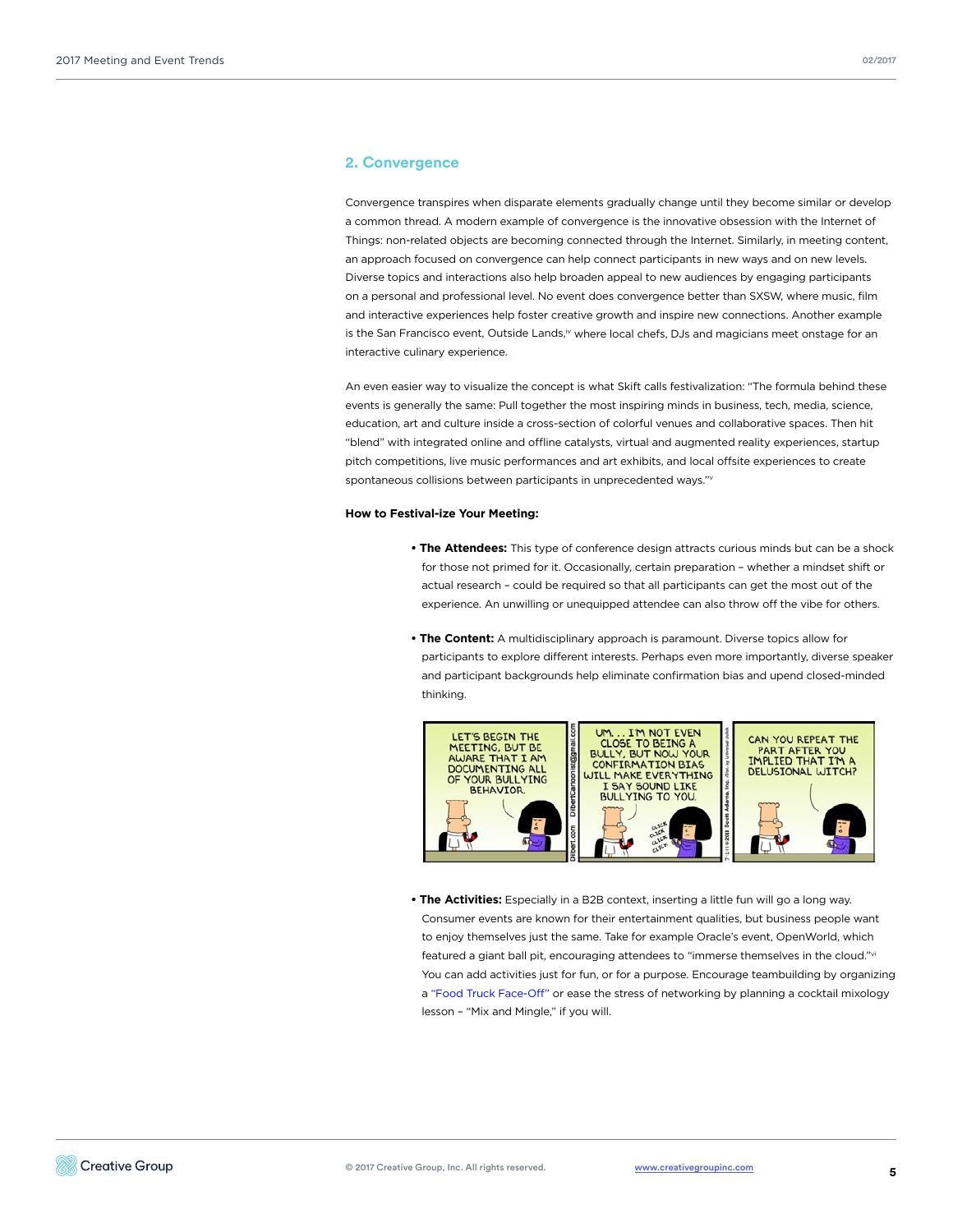Inspiration can hit anytime, anywhere. And when participants have a chance to expose themselves to endless possibilities in conversation and relationship building, there's no telling where their ideas might take them.



## **3. Design with Participants as the Focus**

Not just about picking pretty centerpieces anymore, event design and design thinking are exploding as hot topics in the industry. Meghan Trainor might say it's "All about that bass," but we say it's "All about that change!" According to Elling Hamso, Managing Partner at Event ROI Institute, "Change of behavior is the only mechanism known to mankind that creates value in the event."vii If this is truly the case, then we have to become experts in the psychology behind behavior change.

#### **How to Implement Design Thinking:**

Meetings and events offer the perfect opportunity to put design thinking concepts into practice and actually see an immediate transformation and prolonged return on investment. Anyone can employ design thinking. While there are many methodologies, here are five simple phases of design thinking as defined by Christopher Isak at techacute.com, vili and how you can use it for your next event.

- **1. Empathize:** Understand the needs and requirements of all stakeholders. When design thinking for product creation, this includes immersing yourself as the user of the product. For meetings and events, this requires stepping into the role of event participant and identifying a participant touchpoint journey. Think of how you can take the participants on a transformative journey by picturing pre-event excitement, a surprising reveal at the event and post-event reflection.
- **2. Define:** Prepare a meaningful and actionable problem statement. Clearly articulate the purpose of your meeting and the behavior you are trying to change or create. This will serve as a lens through which to filter future program ideas. Do they detract from or support the primary goal? In some cases this filter might be considered the meeting theme.
- **3. Ideate:** Think and brainstorm for possible solutions. This includes meeting content, activities, transportation, communication and all elements that will logistically make the event happen, but also ways to enhance the touchpoints. More on this later when we outline event design.

Change of behavior is the only mechanism known to mankind that creates value in the event.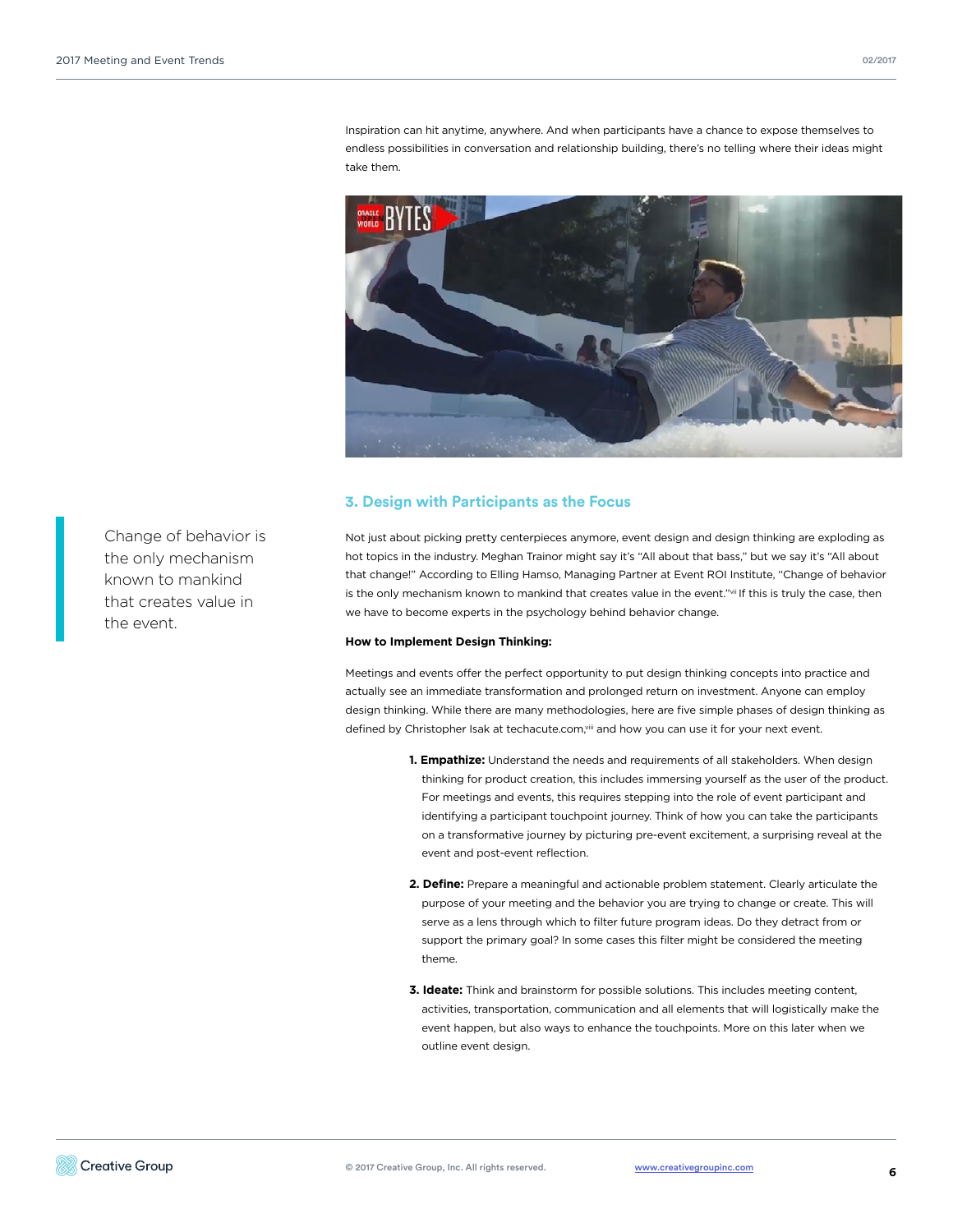- **4.Prototype:** Build a conceptual, yet functional, solution. Some of the ideas generated in the last phase might be incredible, but impossible to pull off. Meetings and events all have budget and logistical constraints, so compile a plan that's as close to reasonable as possible.
- **5. Test:** Try the prototype, let others try it and gather feedback. With live meetings and events, you'll only truly be able to test your prototype at showtime. Gather feedback in real-time or with post-event surveys to see what you can change next time.

According to Linda Naiman, founder of Creativity at Work, "Design Thinking draws upon logic, imagination, intuition, and systemic reasoning, to explore possibilities of what could be – and to create desired outcomes that benefit the end user (the customer)."ix Many planners are wired to think in a chronological sequence. When in the design thinking mentality, this inclination should be set aside and the focus set on possibilities rather than limits – time or otherwise. Only when an imaginative approach is implemented, can magic be created.

#### **How to Design Events with Participants as the Focus:**

Colors, patterns and themes evolve, but experiential and human-centered design is not going away.

Celebrity event designer Preston Bailey warns against following too many fads because it can stifle creativity. We do, however, feel obliged to tell you that there is a relaxed transition from Shabby Chic to Modern<sup>x</sup> manifesting in event furniture, and the 2017 Pantone color is Greenery.<sup>xi</sup>



Now back to the timeless advice. The best designed experiences exist at the intersection of six key components, which can be seen in **[Creative Group's i|xperience model](http://www2.creativegroupinc.com/resources/list/creating-ultimate-experience/)**. The ability to inspire the audience to be intrigued and actively involved; facilitate their absorption of knowledge; and immerse them in a multi-sensory and out-of-the-ordinary environment, will ensure a memorable and transformative experience.

Event design should be considered a creative process rather than a checklist, but here are some thought starters to keep you focused on the important elements.

- What inspires my audience? What is the story I am trying to tell? Will this message inspire them?
- What will participants find entertaining? Should they just sit back and enjoy, or actively participate?
- What are the participants coming to learn about? What am I trying to teach them? How do they learn best?
- What will appeal to the five senses? Will simple visuals or intense fabrics and textures help participants understand my message?
- What is the daily life of a participant like? How can I disrupt the status quo?
- What will make the participants feel immersed in co-creating or experiencing the story for themselves?

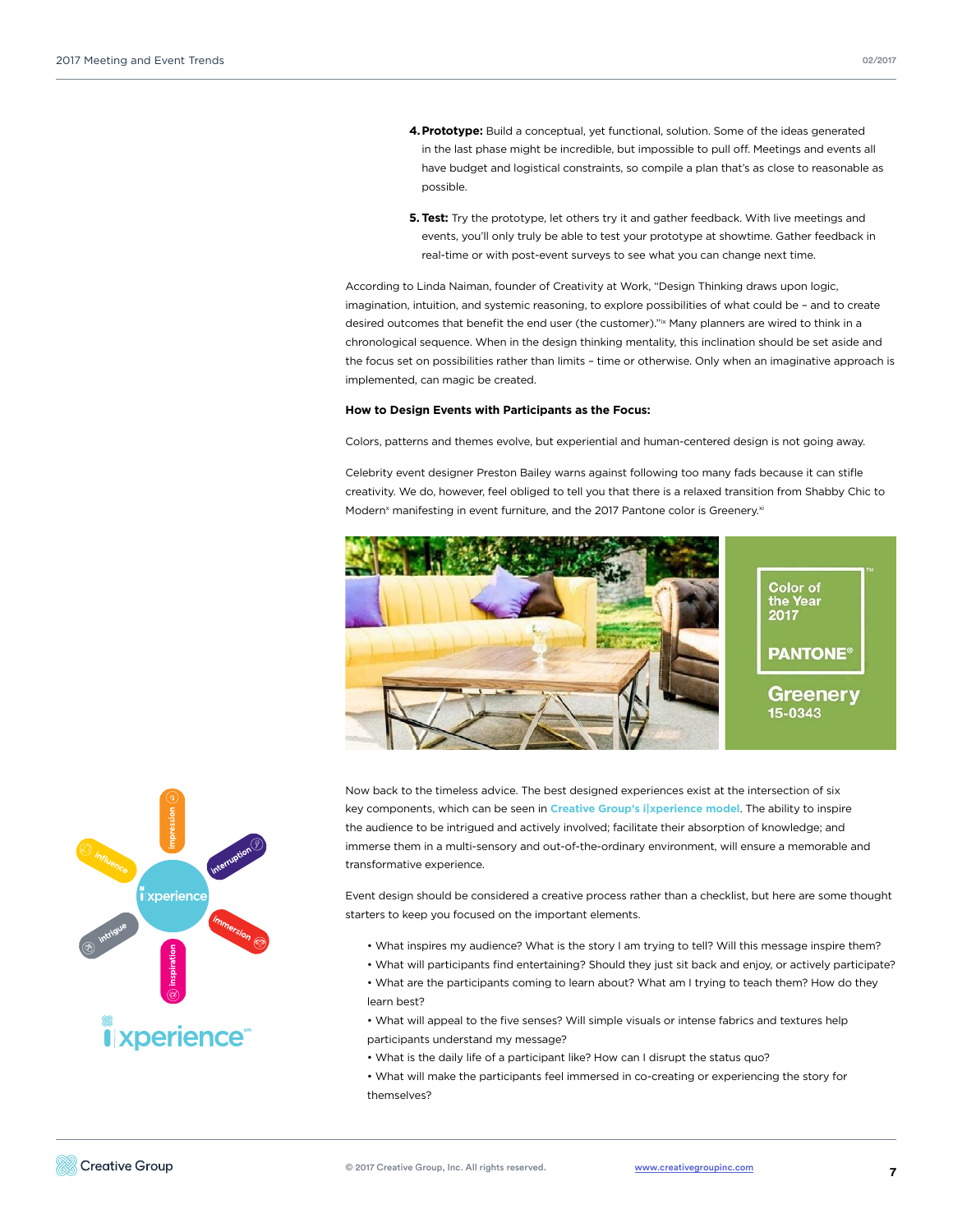### **4. Expanding Role of Technology**

As virtual and augmented reality technology has become more intense, immersive and creative, offerings have also become more mainstream - and not just for early adopters. Over 12 million virtual reality headsets were sold in 2016<sup>xii</sup> and according to research firm Tractica, more than 200 million will be sold worldwide by 2020.<sup>xiii</sup> The '70s pop group ABBA hopes it's even sooner than that! While details are still forthcoming, ABBA is planning a live and virtual experience: "A groundbreaking venture that will utilize the very latest in digital and virtual-reality technology…which will enable a new generation of fans to see, hear, and feel Abba in a way previously unimagined."xiv So what does this mean for your events today?

> **• Surprise and delight:** OK, OK, using retinal projection technology to add AR directly onto your field of view, as shown in the school assembly below<sup>xv</sup>, is still a few years off; but there are still plenty of ways to "wow" participants. Like when Anheuser-Busch created a virtual brewery via Budweiser's immersive tour at SXSW that led participants on a "walk" through the brewery - evens smelling hops along the way.xvi These new realities have created a whole new medium for storytelling, or as we referenced earlier, story*doing*.



**• Gamify:** Aside from scavenger hunt games and leaderboards, which are still popular on mobile event apps today, RFID-enabled green screen photos have been popping up as interactive displays. An Olympic-themed activation put participants in the shoes of an athlete,<sup>xvii</sup> while UFC fans compared themselves to their favorite fighters.<sup>xviii</sup> The finished products were shared all over social media and served as memory merchandise from the event. Looking to foster networking? Try a networking challenge – the first to obtain 50 business cards, or gain a specific number of social media followers.

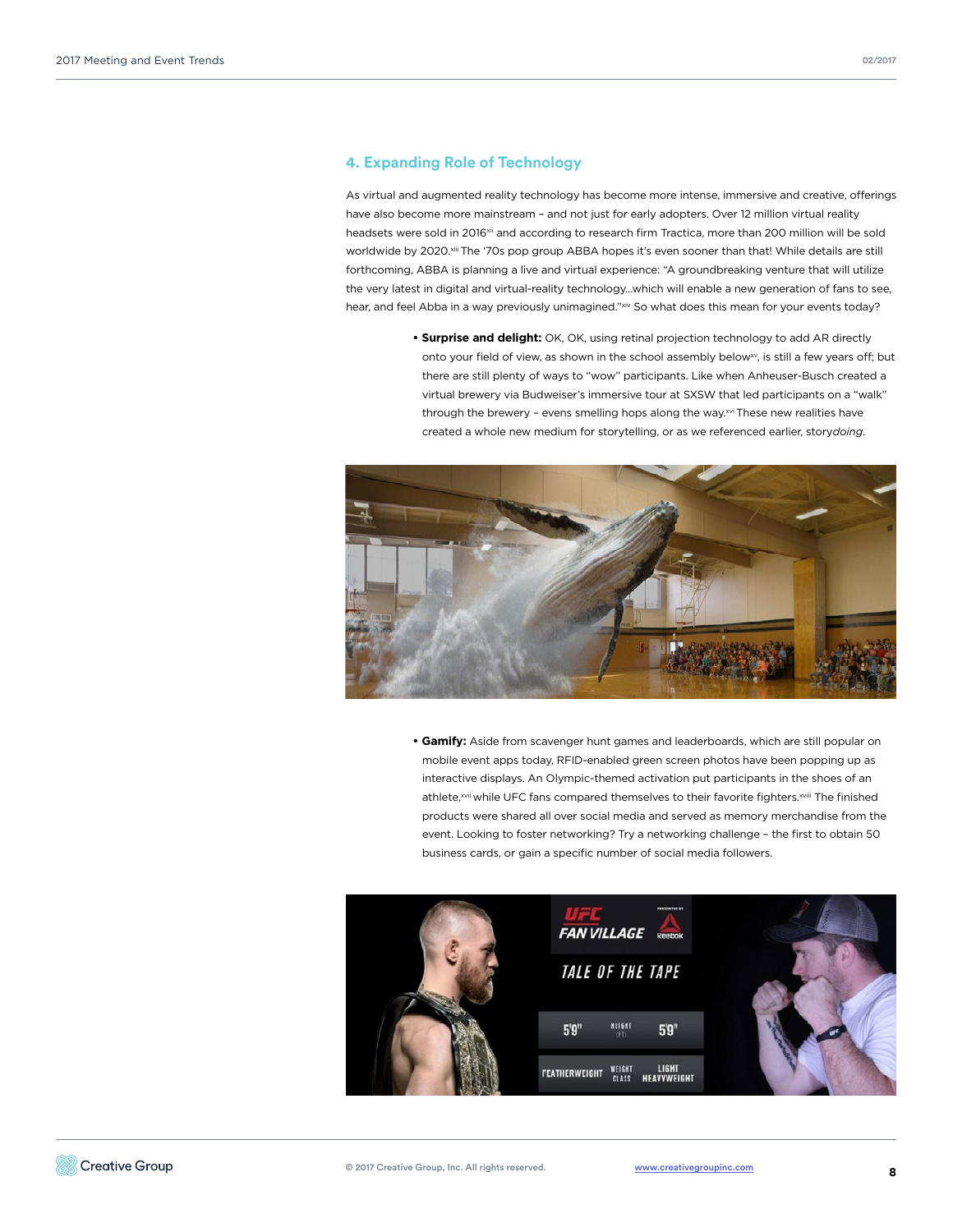**• Education and Empathy:** Exhibitors can use virtual reality to create product demos, and presenters can ditch their PowerPoint presentations for 3D holographic images, making education more engaging, and more thorough. Not to mention, healthcare meeting organizers can help foster empathy for patients through VR experiences for meeting attendees. A Global Leadership Summitxix used virtual reality headsets to tell the story of a young refugee in Syria to foster understanding and generate donations.

### **5. Diversity**

Recently, CEO of Marriott International Arne Sorenson wrote "Our business depends on the vibrant exchange of ideas, the sharing of customs, the ability to travel and experience new things. We know the many tangible benefits of diversity and inclusion, because we live it every day in every one of our properties."xx It can't be denied that one of the proven benefits of diversity is innovation. We explained earlier about the personal growth opportunities SXSW affords its participants, which can be attributed to the commitment to diversity by the organizers. Hugh Forrest, Chief Programming Officer of SXSW, writes that creativity and productivity are maximized when traditional challenges are examined by diverse backgrounds, opinions and approaches.<sup>xxi</sup>

Due to the nature of our business, it's no surprise that many industry leaders have taken a firm stance on their support of diversity practices. From the gender gap to LBGTQ rights and beyond, the meetings industry can serve as a powerful leader with active examples of inclusiveness.

- **Panels:** Many conferences have started to require diverse members on speaker panels. Don't be afraid to stir the pot. The purpose of diversity is to hear differing viewpoints. Provocative conversations are sure to keep the attention of the audience.
- **Destination:** Other companies have selected their meeting destinations based on inclusive views and values. The American Society of Association Executives even instituted a contract clause stating they would cancel their meetings if legislature resulting in discrimination were to pass in the destination.
- **Participants:** Hand-picking participants is one way to ensure a diverse group, but if that's not a possibility, try adding an optional field to the registration for "ethnicity." You'll be able to see if the registrants represent as many ethnicities as possible or where you can do more work.
- **Venue:** Meeting space can also be evaluated to determine if the environment is suitable for the meeting purpose. Sometimes, a unique or unusual venue can serve up just the right dose of inspiration.

## **6. Successful Outcomes**

Terms like "Return on Event," "Investment" and "Opportunity" are nothing new for our industry, but this trend is proving more important than ever. The World Economic Forum<sup>xxii</sup> has reported that we are in an outcome economy, made possible by the digital age. With vast amounts of data available, advance analytics can afford insights into effective ways to optimize business outcomes.

Not only should businesses strive to deliver these successful outcomes, but clients are expecting it. The investments made into event technology for many companies have already reshaped our future, according to Brian Casey, President and CEO of Center for Exhibition Industry Research.

Creativity and productivity are maximized when traditional challenges are examined by diverse backgrounds, opinions and approaches.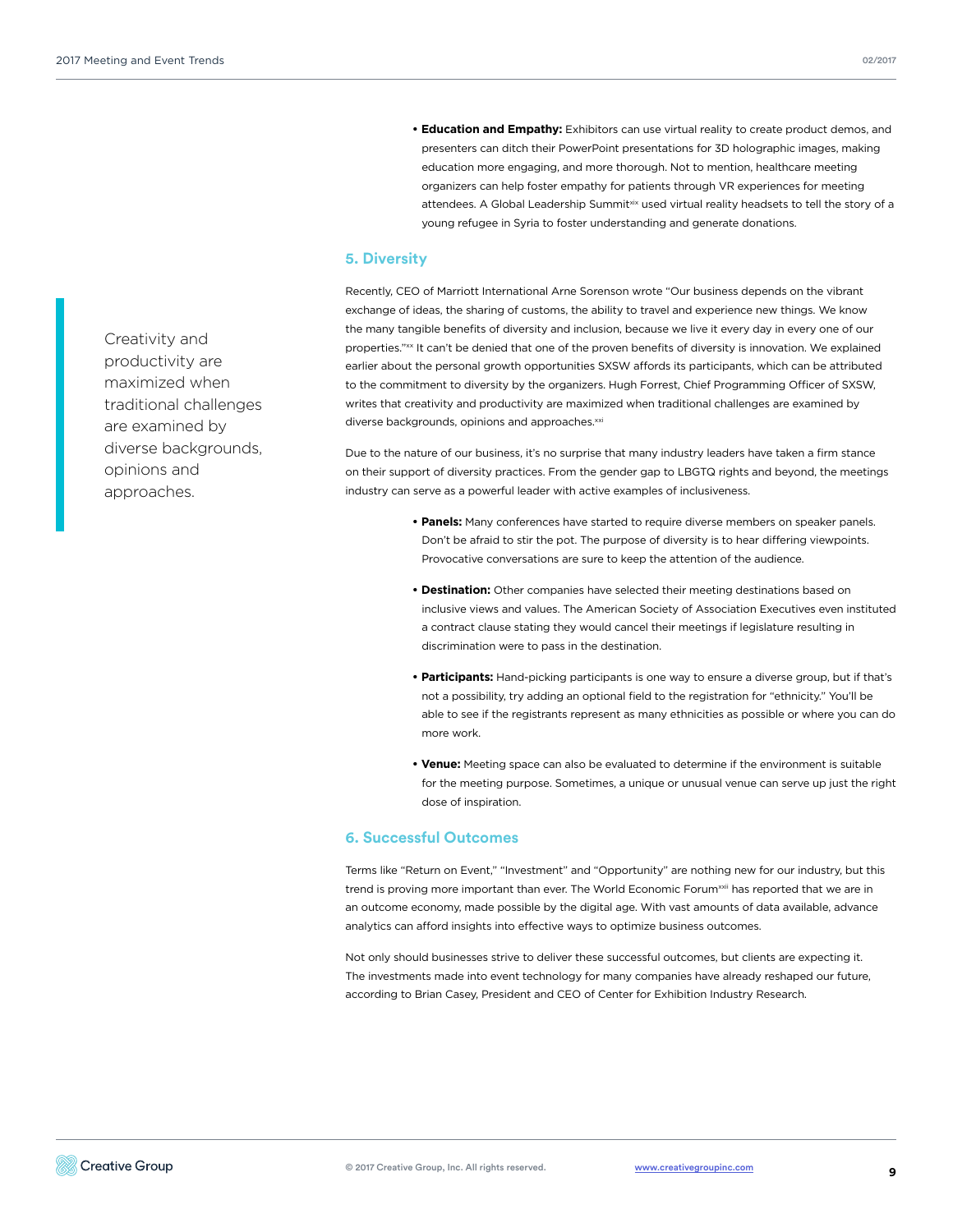We've put together helpful ideas on how to measure return on face-to-face experiences to make sure they deliver on their purpose. Risk mitigation and proper negotiations on the front-end will also help set your program up for success. We've included tips to ensure mutually beneficial outcomes and contract clauses to think about, too. It's currently a seller's market when it comes to hotel and venue space; but that doesn't mean you can't negotiate so both sides have their needs met and will share the risks fairly, should a situation arise.

#### **How to Measure Event Outcomes:**

| <b>Objective</b> | <b>Measurable</b>                                                                    |
|------------------|--------------------------------------------------------------------------------------|
| Education        | • Pre- and post-assessment                                                           |
| Engagement       | • 3-6 months post survey - was the learning applied?<br>• Visual cues, energy levels |
|                  | • Social media interaction<br>• Booth dwell time                                     |
| Networking       | • Contacts made<br>• Attendance                                                      |
| <b>Sales</b>     | • Qualified leads                                                                    |
|                  | • Attendance fees<br>• Sponsorships                                                  |
|                  | • Sales/Contracts signed after event                                                 |

#### **How to Prepare for Negotiations:**

- Be flexible with dates, rates and clauses.
- Be informed that most costs rise year-over-year, just like any other industry. The rates you paid five years ago will be different today.
- Be strategic by knowing your room-to-space ratio and understanding what is considered reasonable to hotels.
- Be savvy with time and money by preparing a firm agenda well in advance. This will drive your event space needs and prevent re-work.
- Be clear on your needs. Prioritize them by must-haves and nice-to-haves.
- Be aware that venues might not offer holds, and options go quickly.
- Be specific when contracting to avoid ambiguity and future misunderstanding.
- Be proactive in strengthening relationships with a simple phone call.

**Contract Clauses to Think About: XXIII** 

**Management-Change Clause or Rebook Clause:** Things happen. Mergers, acquisitions and management changes can throw a wrench into a sales meeting booked a year in advance, so having the option to re-schedule can save thousands in cancellation fees.

**Renovation or Construction Clause:** The hotel should notify your group immediately upon any knowledge of construction or renovation projects on hotel property. Projects around the hotel that could affect the group should also be reported. Sometimes, hotels know when they are planning construction projects, and if they happen to be in progress or pop up over your dates, it's good to be covered.

**Cancellation-by-Hotel Clause:** Remember that seller's market we mentioned earlier? A hotel might decide a different piece of business is more profitable than yours, so requiring that they find a comparable location and reimburse the group for any additional costs involved in the change of location, will spare you (some) of the headache.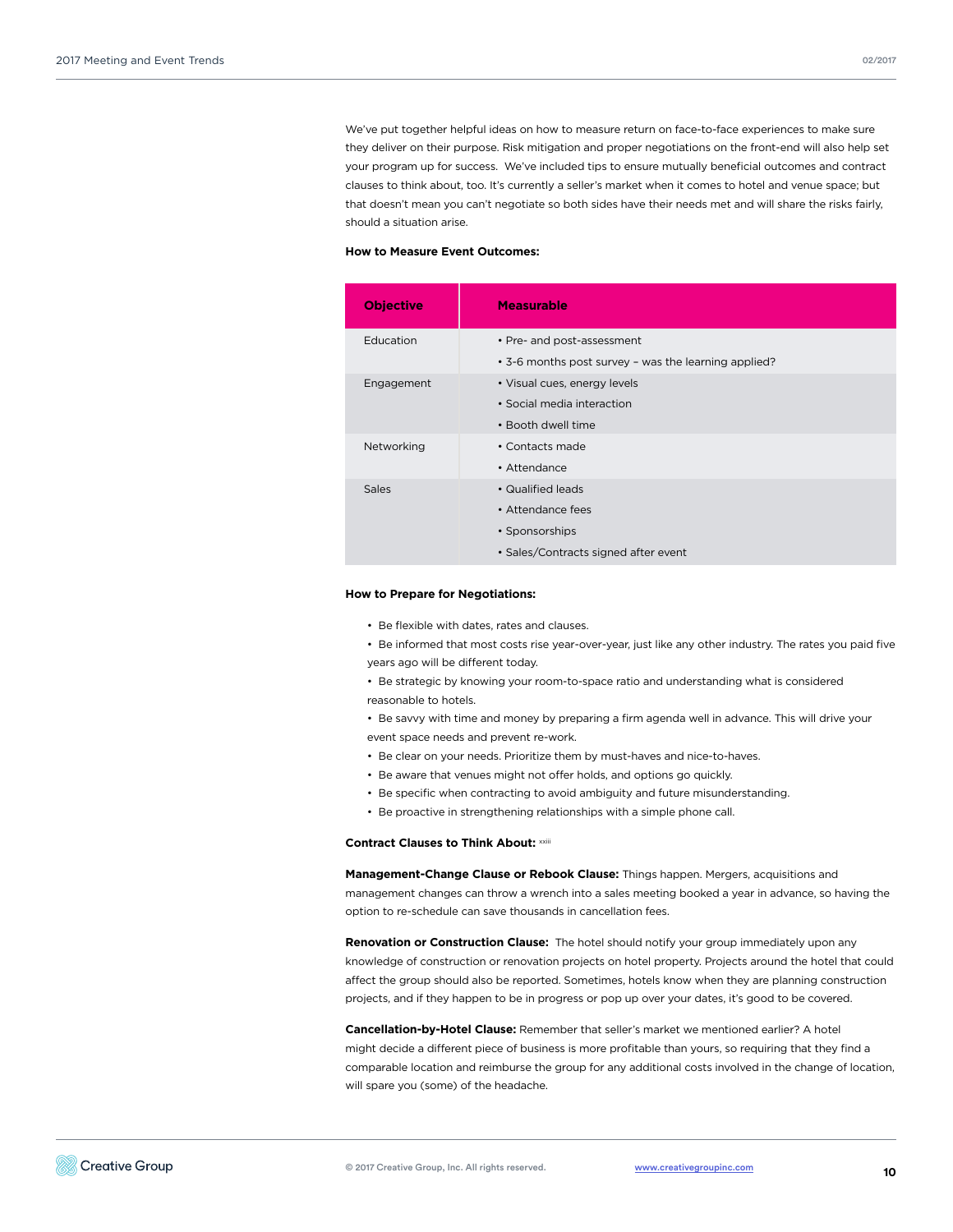**Meeting-Room-Change Clause:** Sometimes you book a specific meeting room for a specific feature or because of your logistical limitations. Avoid surprises by requesting to approve any room change in writing; hopefully you're using a mobile event app, so it's easy to inform participants on the fly.

**Attrition Clause:** Some hotels might completely strike an attrition clause which could lead to the group bring responsible for 100% of the rooms in their block, even if they aren't booked. Regardless of how confident you are that you'll fill your entire block, it's still smart to include this clause.

**Site Inspection Clause:** Everything looks pretty on paper. If you visit the property before your event and it doesn't fit the needs you've agreed upon for your group this clause will save you the embarrassment of an un-fit venue.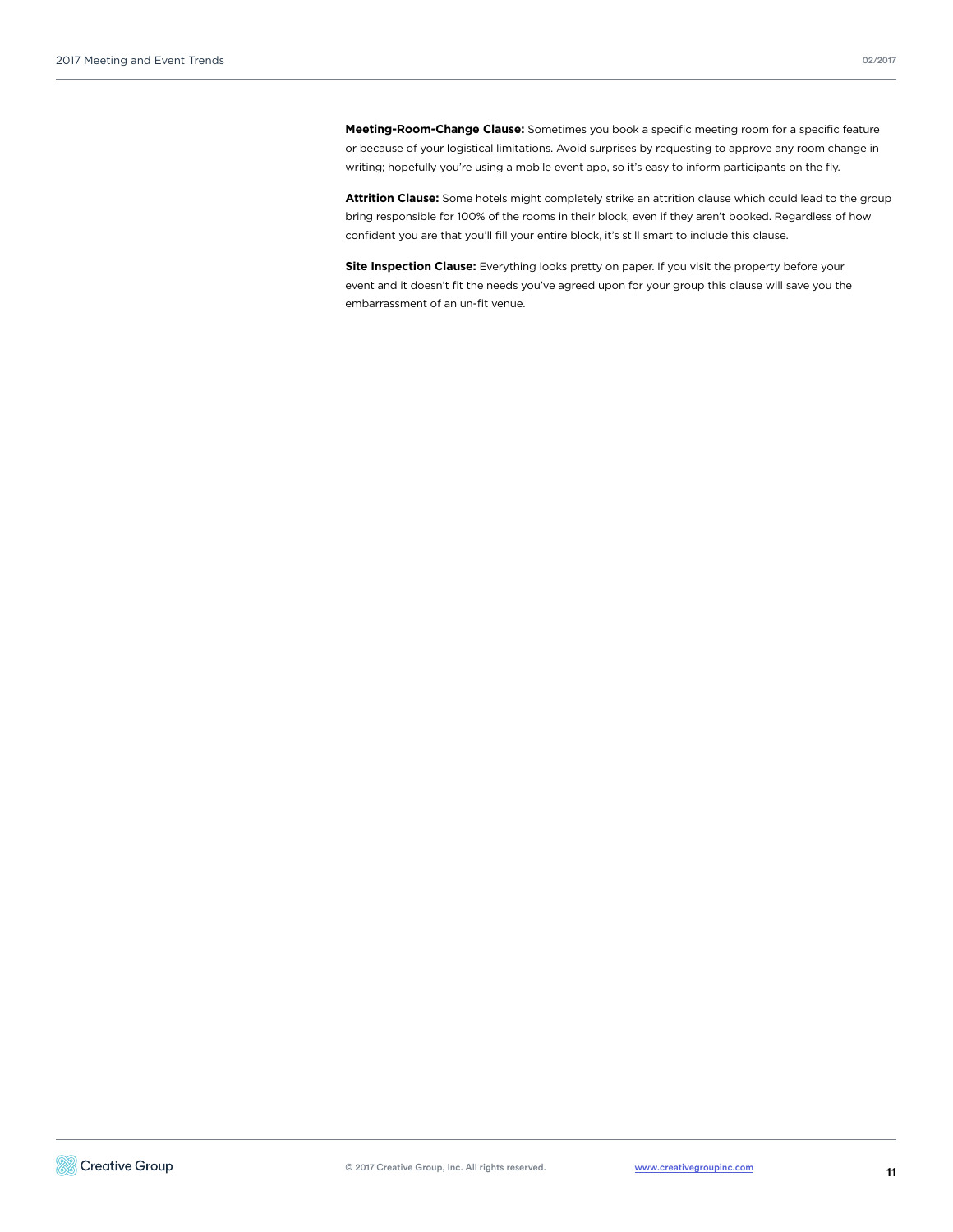## **Summary**

Armed with these trends and supporting action items, you should feel amped-up and informed to take on the next meeting or event that comes your way.

## **Get Started Today**

Let Creative Group implement some of these trends and best practices with you.

We'll help you maximize the effectiveness of your message and create unforgettable meetings and events. You'll be on your way to developing creative ways to network, educate, launch, celebrate, influence, collaborate, reward, sell, and inspire your audience to thrive.

**[Let's Get Started](http://www2.creativegroupinc.com/contact/) Communisty Communisty Communisty Communisty Communisty Communisty Communisty Communisty Communisty Communisty Communisty Communisty Communisty Communisty Communisty Communisty Communisty Communisty Commu** 



sales@creativegroupinc.com



200 N Martingale Road Schaumburg, IL 60173 T 800 236 2800

T 847 520 4350

619 N Lynndale Drive Appleton, WI 54914 T 800 236 2800

T 920 739 8850

© 2017 Creative Group, Inc. All rights reserved.

[www.creativegroupinc.com](http://www.creativegroupinc.com)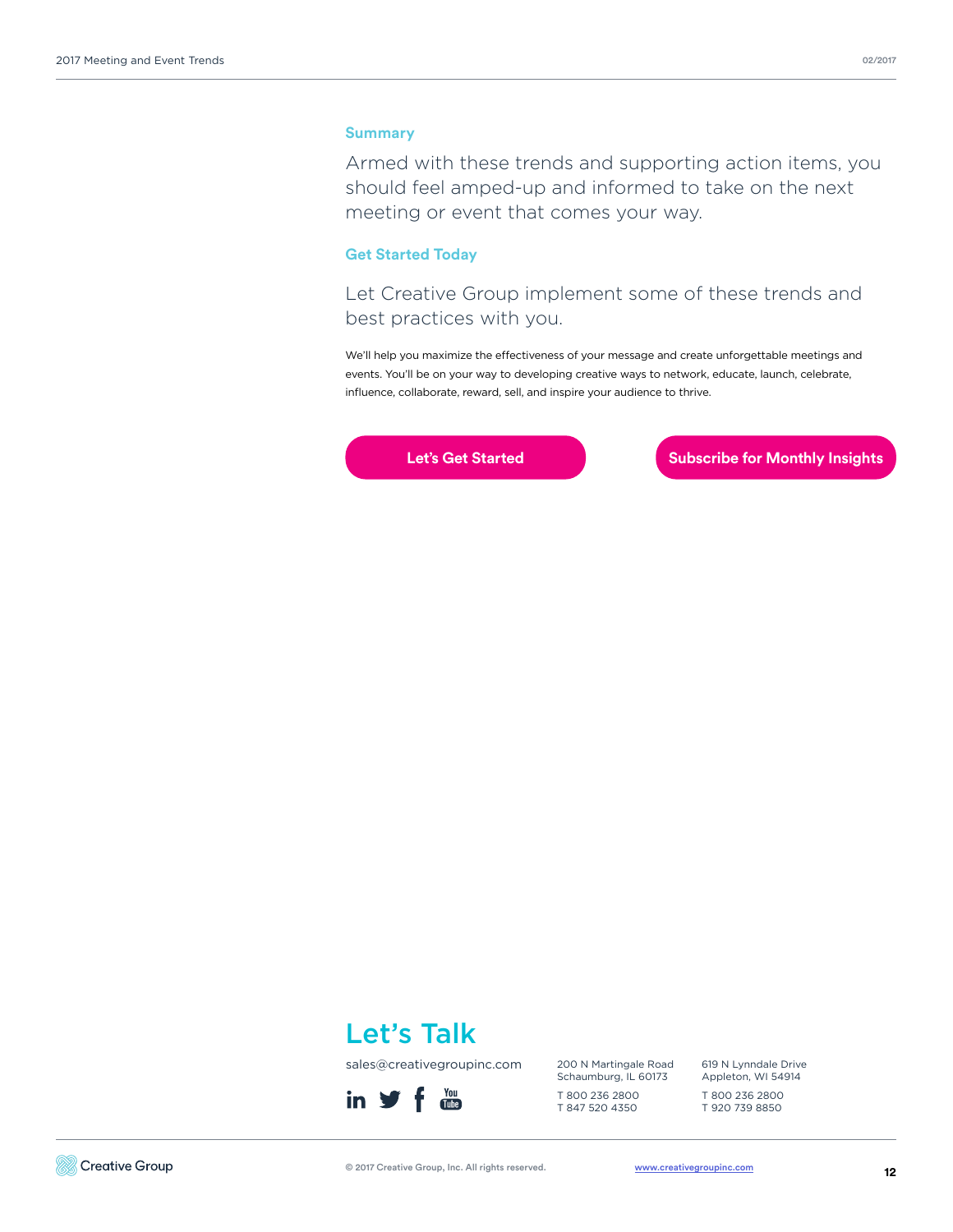## **Sources**

#### i https://ideas.lego.com/

- ii http://kelseymontagueart.com/sxsw-american-greetings/
- iii https://luster.cc/mosaics/
- iv http://www.sfoutsidelands.com/
- v https://skift.com/2017/01/16/travel-megatrends-2017-festivalization-of-meetings-and-events/
- vi https://www.youtube.com/watch?v=kXtCI1fOhM0
- vii http://www.eventmanagerblog.com/10-event-trends/
- viii http://techacute.com/elements-of-design-thinking/
- ix http://www.creativityatwork.com/design-thinking-strategy-for-innovation/
- x http://blog.socialtables.com/meeting-event-design/event-planning-design/
- xi https://www.pantone.com/color-of-the-year-2017
- xii https://www.statista.com/statistics/458037/virtual-reality-headsets-unit-sales-worldwide/
- xiii https://www.tractica.com/newsroom/press-releases/ more-than-200-million-virtual-reality-head-mounted-displays-to-be-sold-by-2020/
- https://www.theguardian.com/music/2016/oct/26/abba-announce-virtual-live-experience-2018-simonfuller?CMP=twt\_a-music\_b-gdnmusic
- xv https://www.youtube.com/watch?v=V5cLZ6eaNpM
- xvi http://www.adweek.com/brand-marketing/how-budweiser-garage-brewed-immersive-experience-sxsw-attendeesvideo-170177/
- xvii http://www.eventmarketer.com/article/tips-on-fan-engagement-road-to-rio/
- xviii https://www.eventindustrynews.co.uk/event-technology-news/ rfid-delivers-knockout-fan-experience-ufc-fan-village-ottawa/
- xix http://www.willowcreek.com/events/leadership/
- xx https://www.linkedin.com/pulse/open-letter-president-elect-trump-arne-sorenson
- xxi https://medium.com/@hugh\_w\_forrest/2017-sxsw-trend-predictions-revisited-d9eebd6b0634#.89z9kxqhw
- xxii http://reports.weforum.org/industrial-internet-of-things/3-convergence-on-the-outcome-economy/3-2-theemergence-of-the-outcome-economy/
- xxiii http://www.smartmeetings.com/tips-tools/12407/contracts-planners-favorite-clauses